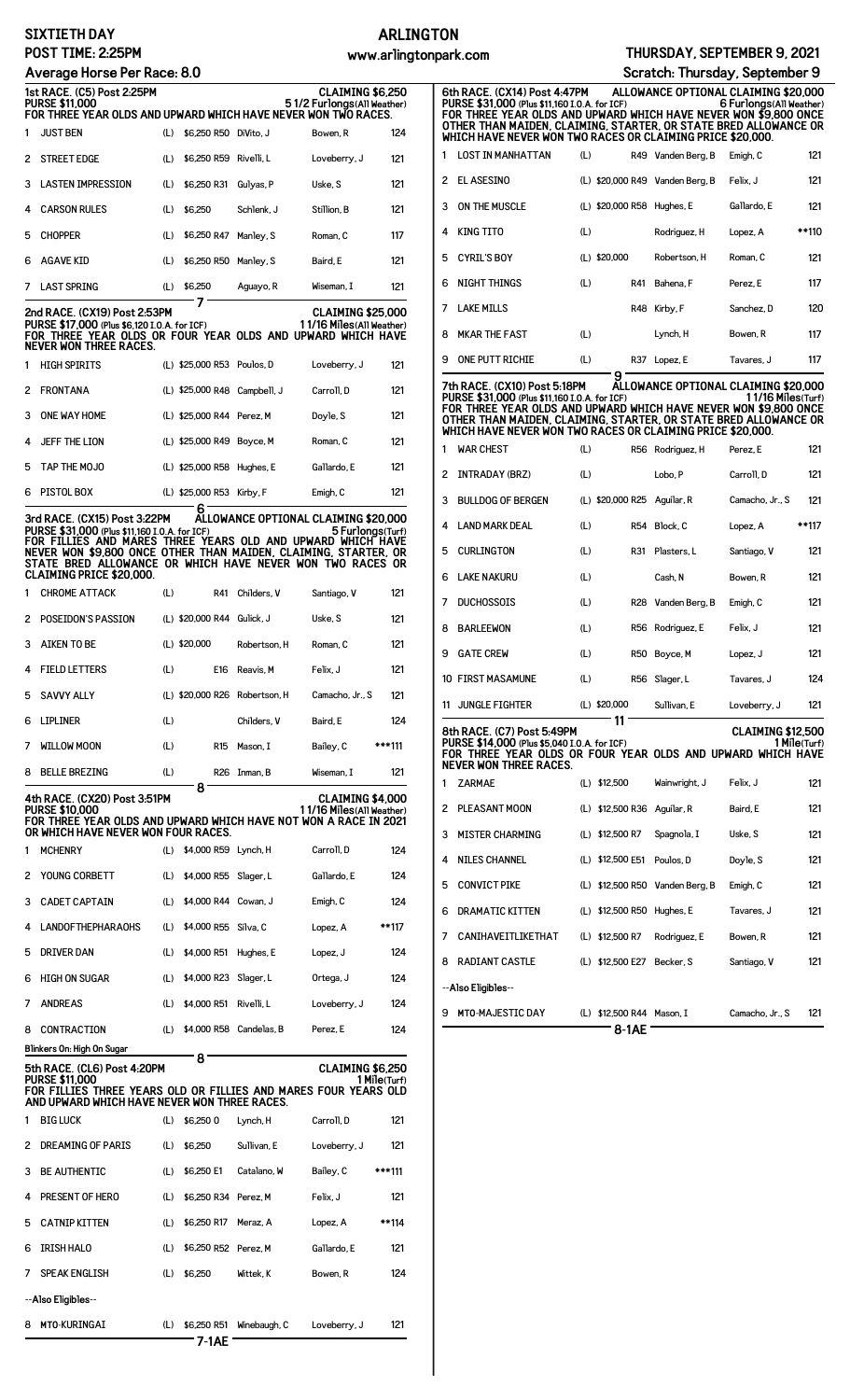## **ARLINGTON**

**www.arlingtonpark.com THURSDAY, SEPTEMBER 9, 2021**

**Scratch: Thursday, September 9**

| 0ff Races: C1 - C2 - C3 - C4 - C6 - C8 - CS1 - CS2 - CS3 - CS4 - CS5 - CS6 - CS7 -<br>CS8 - CX9 - CX11 - CX21 - CX12 - CX22 - CX13 - CX23 - CX24 - CX16 - CX17 -                                                                                                     |
|----------------------------------------------------------------------------------------------------------------------------------------------------------------------------------------------------------------------------------------------------------------------|
| CX18 - CL55 - CL77 - CL99                                                                                                                                                                                                                                            |
| Extra Races For Friday, September 10, 2021                                                                                                                                                                                                                           |
| (Entries Close on Sunday, September 5, 2021)<br><b>EXTRA RACE NO 10</b><br><b>MAIDEN CLAIMING</b>                                                                                                                                                                    |
| X10 Purse \$13,500. (Plus \$4,860 I.O.A. for ICF) For Maidens, Three Years Old and Upward.<br>Three Year Olds. 120 lbs. 01der. 124 lbs.                                                                                                                              |
| CLAIMING PRICE \$12,500, if for \$10,000, allowed<br>FIVE FURLONGS(Turf)<br>THE SURFORT CLAIMING<br>MAIDEN CLAIMING<br>MAIDEN CLAIMING<br>MAIDEN CLAIMING<br>MAIDEN CLAIMING                                                                                         |
| Unward.<br>Three Year Olds. 120 lbs.<br>01der. 124 lbs.<br>CLAIMING PRICE \$25,000, For Each \$2,500 To \$20,000 11 1 1 ms.                                                                                                                                          |
| SIX FURLONGS(All Weather)<br>SIX FURLONGS(A11 Weather)<br>Martier Optional Claiming Pice 35,580 I.O.A. for ICF) For Fillies And Mares. Three Years Old and Upward Which<br>Have Started For A Claiming Price 0f \$8,000 Or Less In 2020 – 2021 or Claiming Price \$  |
| <b>CLAIMING PRICE \$14,000</b><br>(Races Where Entered For \$7,000 Or Less Not Considered In Allowances)                                                                                                                                                             |
| <b>ONE MILE(Turf)</b>                                                                                                                                                                                                                                                |
| <b>X13</b> EXTRA RACE NO 13<br><b>X13</b> Purse \$32,000. (Plus \$11,520 I.O.A. for ICF) For Three Year Olds and Upward Which Have Never Won<br>\$9,800 Twice Other Than Maiden. Claiming, Starter. Or State Bred or Which Have Never Won<br>Races o                 |
| <b>CLAIMING PRICE \$50,000</b><br>(Races Where Entered For \$30,000 Or Less Not Considered In Allowances)                                                                                                                                                            |
| ONE MILE AND ONE SIXTEENTH(Turf)<br><b>X14</b> EXTRA RACE NO 14<br><b>X14</b> Purse \$30,000. (Plus \$10,800 I.O.A. for ICF) For Maidens, Fillies And Mares Three Years Old and<br>Upward.                                                                           |
| op<br>Three Year Olds. 120 lbs.<br>01der<br>. 124 lbs.<br><b>FIVE FURLONGS(Turf)</b>                                                                                                                                                                                 |
| CLAIMING BYTRA RACE NO 15<br>May 10, 2000. For Fillies And Mares Three Years Old and Upward Which Have Not Won A Race Since<br>May 10, 2021 or Which Have Not Won Two Races In 2020 - 2021 or Which Have Never Won Four<br>Račes.                                    |
| <b>CLAIMING PRICE \$4,000</b>                                                                                                                                                                                                                                        |
| (Races Where Entered For \$3,200 Or Less Not Considered In Eligibility Or<br>Allowances)                                                                                                                                                                             |
| ONE MILE(All Weather)<br>2116 Purse \$31,000. (Plus \$11,160 I.O.A. for ICF) For Fillies Three Years Old Which Have Never Won<br>39,800 Once Other Than Maiden, Claiming, Starter, Or State Bred or Which Have Never Won<br>39,800 Once O                            |
| Races or Claiming Price \$75,000.<br><b>CLAIMING PRICE \$75,000</b>                                                                                                                                                                                                  |
| (Races Where Entered For \$50,000 Or Less Not Considered In Allowances)<br>ONE MILE (Turf)                                                                                                                                                                           |
| X17 EXTRA RACE NO 17<br>X17 Purse \$17,000. (Plus \$6,120 I.O.A. for ICF) For Three Year Olds and Upward Which Have Never Won<br>Two Races.                                                                                                                          |
| <b>CLAIMING PRICE \$20.000</b><br>(Races Where Entered For \$16,000 Or Less Not Considered In Allowances)                                                                                                                                                            |
| ONE MILE(AII Weather)<br>ME MILE(AII Weather)<br>X18 Purse \$11,000. For Three Year Olds or Four Year Olds and Upward Which Have Never Won Three                                                                                                                     |
| Races.                                                                                                                                                                                                                                                               |
| <b>CLAIMING PRICE \$6.250</b><br>(Races Where Entered For \$5,000 Or Less Not Considered In Eligibility Or                                                                                                                                                           |
| Allowances)                                                                                                                                                                                                                                                          |
| ONE MILE(All Weather)<br>TARTER OPTIONAL CLAIMING<br>TARTER OPTIONAL CLAIMING<br>A Claiming Price 0 18,000 Or Less In 2020 - 2021 or Claiming Price 31,500. (Pluse \$15,500 Or Less In 2020 - 2021 or Claiming Price 314,000.<br>Three                               |
| <b>CLAIMING PRICE \$14,000</b><br>(Races Where Entered For \$7,000 Or Less Not Considered In Allowances)                                                                                                                                                             |
| <b>ONE MILE(Turf)</b><br>ONE MILE(Turf)<br>Magnes \$15,500. (Plus \$5,580 I.O.A. for ICF) For Fillies And Mares Three Years Old and Upward Which<br>Have Started For A Claiming Price Of \$8,000 Or Less In 2020 – 2021 or Claiming Price \$14,000<br>Have Started F |
| <b>CLAIMING PRICE \$14,000</b>                                                                                                                                                                                                                                       |
| (Races Where Entered For \$7,000 Or Less Not Considered In Allowances)                                                                                                                                                                                               |
| SIX FURLONGS(A11 Weather)<br>X21 Purse \$30,000. (Plus \$10,800 I.O.A. for ICF) For Maidens, Fillies Two Years Old.                                                                                                                                                  |
| <b>X22</b> EXTRA RACE NO 22<br>Pluse \$13,000. (Plus \$4,320 I.O.A. for ICF) For Fillies And Mares Three Years 01d and Upward Which<br>Have Started For A Claiming Price of \$4,000 or Less In 2020 - 2021 or Claiming Price \$8,000.<br>Thre                        |
| <b>CLAIMING PRICE \$8,000</b>                                                                                                                                                                                                                                        |
| (Races Where Entered For \$4,000 Or Less Not Considered In Allowances)<br>ONE MILE(AII Weather)<br>X23 Purses 16,000. (Plus \$5,760 I.O.A. for ICF) For Maidens, Two Years Old. MAIDEN CLAIMING                                                                      |
| <b>CLAIMING PRICE \$15.000</b>                                                                                                                                                                                                                                       |
| ONE MILE AND ONE SIXTEENTH(AII Weather)<br>ONE MILE AND ONE SIXTEENTH(AII Weather)<br>X24 <sup>EXTRA</sup> RACE NO 24<br>X24 <sup>EXTRA</sup> RACE NO 24<br>CLAIMING                                                                                                 |
| Never Won Four Races.                                                                                                                                                                                                                                                |
| Three Year Olds. 120 lbs.<br>Older. 124 lbs.<br><b>CLAIMING PRICE \$5,000</b><br>(Races Where Entered For \$4,000 Or Less Not Considered In Eligibility Or                                                                                                           |
| Allowances)<br><b>FIVE FURLONGS(All Weather)</b>                                                                                                                                                                                                                     |

| <b>Scienci: Time suay, September 3</b>                                                                                                |                           |
|---------------------------------------------------------------------------------------------------------------------------------------|---------------------------|
| X25 EXTRA RACE NO 25<br>X25 Purse \$35,000. (Plus \$12,600 I.O.A. for ICF) For Three Year Olds and Upward.                            | <b>ALLOWANCE</b>          |
|                                                                                                                                       |                           |
|                                                                                                                                       |                           |
|                                                                                                                                       |                           |
| (Races Where Entered For \$50,000 Or Less Not Considered In Allowances)                                                               |                           |
|                                                                                                                                       | SIX FURLONGS(All Weather) |
| CLAIMING X26 EXTRA RACE NO 26<br>X26 Purse \$13,000. For Fillies And Mares Three Years Old and Upward Which Have Not Won A Race Since |                           |
|                                                                                                                                       |                           |
| April 10 or Which Have Never Won Four Races.                                                                                          |                           |
|                                                                                                                                       |                           |
|                                                                                                                                       |                           |
| <b>CLAIMING PRICE \$7,500</b>                                                                                                         |                           |
| (Races Where Entered For \$6,250 Or Less Not Considered In Eligibility Or                                                             |                           |
| Allowances)                                                                                                                           |                           |
|                                                                                                                                       | SIX FURLONGS(All Weather) |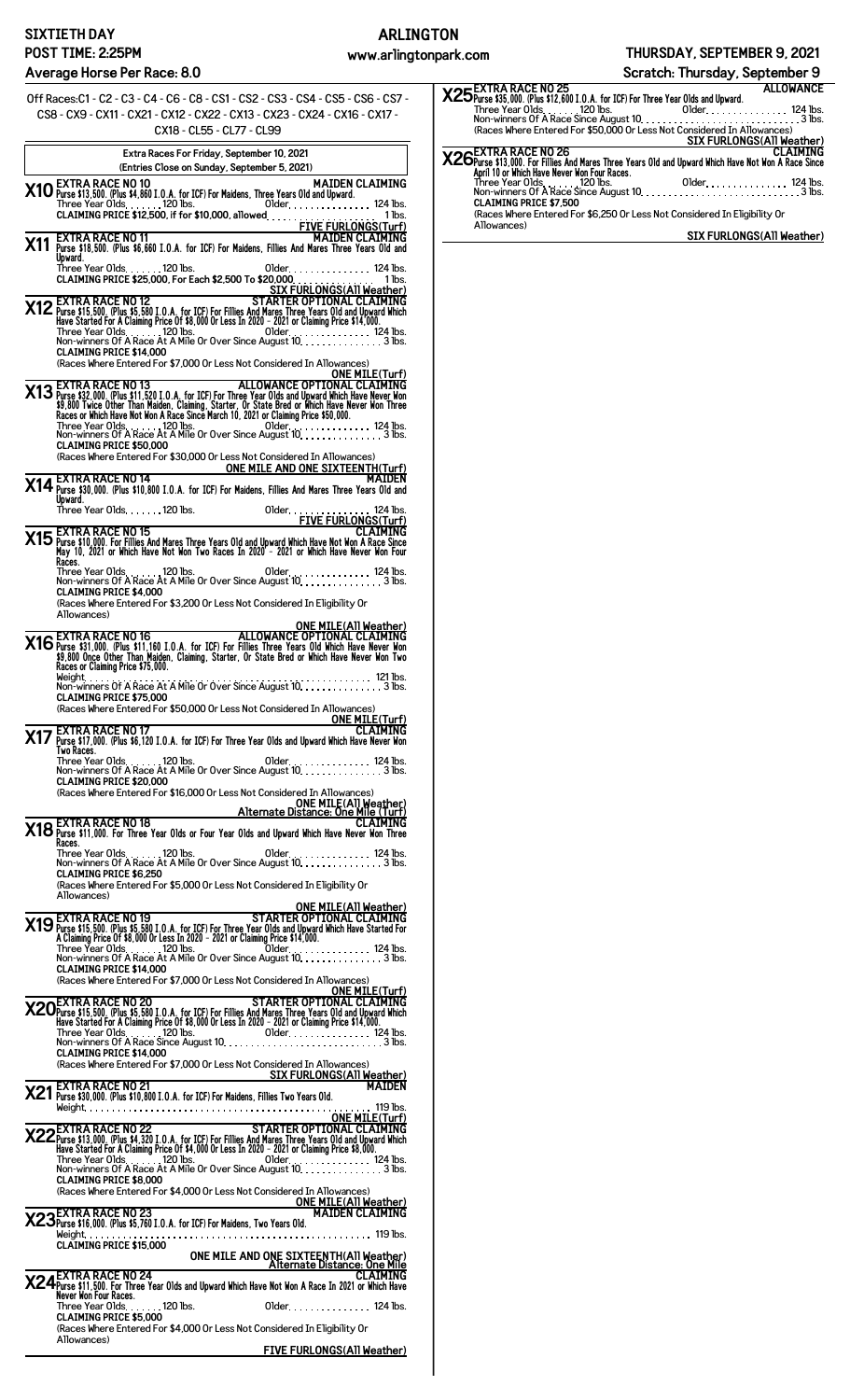## **SIXTIETH DAY POST TIME: 2:25PM Average Horse Per Race: 8.0**

### **SCRATCH TIME IS 10:00 A.M.**

**\*\*\*\*\*\*\*\*\*\*\*\*\*\*\*\*\*\*\*\*\*\*\*\*\*\*\*\*\*\*\*\*\*\*\*\*\*\*\*\* Section 510.250 Claiming Price:**

**a. For a period of 30 days after the claim of a thoroughbred horse, the horse may race for the same claiming price or higher than the price at which it was claimed. The horse is eligible to run back for a lesser price on the 31st day**

**after the claim. b. Starter handicap or starter allowance races are not subject to subsection (a).**

**TRAINERS: BE ALERTED TO THE NEW MEDICATION RULES THAT THE ILLINOIS RACING BOARD HAS IMPLEMENTED. GUIDELINES ARE AVAILABLE AT THE ITHA, THE DETENTION BARN, YOUR OWN VET AND THE RACING OFFICE. BE AWARE OF ALL THE CHANGES. IF YOU HAVE ANY QUESTIONS, PLEASE CALL THE STATE VET AT THE DETENTION BARN, OR YOUR PERSONAL VET.**

#### **SECURITY NOTICE:**

**Security has requested that we notify horsemen to be aware of the large number of people walking through the tunnel out to the track. For large groups, especially with young children, please go up to the grandstand to access the apron.**

### **JOCKEY CHANGES:**

**Yabriel O. Ramos will be represented by Juan Ramirez 773.704.5094 Sophie Doyle will be representing herself 626.248.6764 Javier Ortega will be represented by Jose Perez 708.657.7024 Victor Severino will be representing himself 727.424.1415 Chel-C Bailey will be represented by Penny Ffitch-Heyes 847-561-7170**

**ATTENTION HORSEMEN/HORSEWOMEN: IF THERE IS ANYBODY WHO WANTS TO WRITE A CHECK TO THE HORSEMEN'S BOOKKEEPER'S OFFICE: Please make sure the check is written out to the person's name or Arlington Park. We cannot accept checks in a partnership name, company name or stable name.**

**OWNERS AND TRAINERS: Please be advised that any horse claimed at Arlington must turn in their papers to the Racing Office within 48 hours after being claimed. There will be a hold placed on your Account in the Bookkeeper's office until the papers are turned into the Racing Office.**

**TRAINERS: All horses not tattooed, must be digitally tattooed. Process is still to pay the horsemen's bookkeeper. If you have any questions, call Ken Winebaugh at 815-715-2693.**

**There will be a donation of \$5.00 per horse per start for Galloping Out. If you do not wish to participate in this program, you must sign the Opt-Out Declaration Form in the Horsemen's Bookkeeper's Office or the ITHA Office.**

**ATTENTION TRAINERS: NEW EQUINE SAFETY AND WELFARE RULES. For the 2021 season requires a veterinary examination by the attending veterinarian and submitted to the Racing Office at Meagan.Simpson@arlingtonpark.com and the State Veterinarian at Dawn.Folker@Illinois.gov PRIOR to entry for the following: 1.) First time starters 5yo and up 2.)Any horse that has not raced in the previous 365 days 3.)Any horse 8 yrs. of age or older.**

**Training Hours: Main Track - 7 Days a week 6:00 am-10:00am (break at 8:00am). Training Track - 6:00am-10:00am (break at 7:20am) Sundays, Tuesdays, Wednesdays, Fridays and Saturdays. CLOSED: Mondays and Thursdays.**

**Schooling (Gate): 7:30-9:30am. Wednesday through Sunday. If you have any questions, call Oakie at 708.653.7048.**

**TRAINERS: You are responsible for putting up security signs on any horse that is in to race at least 4 hours and 15 minutes prior to their race's post time. Trainers who fail to do so may be fined up to \$500.**

**TRAINERS: PER ILLINOIS RACING BOARD RULE 603.70 (I)(1)(F). YOU ARE REQUIRED TO ENSURE YOUR HORSE THAT IS IN TO RACE, IS GUARDED AT ALL TIMES AFTER RECEIVING LASIX UNTIL THE HORSE IS TAKEN TO THE PADDOCK. OTHERWISE IT WILL BE SCRATCHED. If your horse is not on Lasix, your horse will have to be in two hours prior to post time.**

**The Illinois Racing Board has asked that we notify all owners that they will enforce Section 1408.60 Possession of Credentials "The Board may require visible display of a license in a restricted area". The paddock and the winner's circle are restricted areas and owners should visibly display their license at all times while in these areas.**

**Under Arlington's 2021 approved plan for spectators, there are two options for a licensed owner/trainer attending the races. First, an owner can choose to purchase tickets, OR as a free option, up to 4 licensed owners per table with a horse running may register for seating. If you do not have a horse running, you can register to be put on a wait-list and any seat not used will be given to those on a first come, first serve basis. We will do our best to accommodate every licensed owner/trainer. To register, go to Arlingtonpark.com, click Horsemen/Horsewomen Information under the Racing tab, click Race Day**

**Viewing, select your date under free ticket option, and fill out your information. Sarah Johnson is the liaison for the press box seating and can be reached at sarah.johnson@arlingtonpark.com if you have any questions.**

**\*\*UPDATE June 1st\*\*If you are a licensed owner or trainer, you may present your license at the gate to receive free General Admission. This will not admit any other guests.**

**The following IRB rule goes into effect on July 1, 2021 and applies to the non-substitute races.**

**Section 1413.131 Carding Purse and Handicap Races**

**b) Beginning July 1, 2021, the track shall card races pursuant to this subsection. All non-claiming races (including maiden special weights, but with the exception of other maiden races) and claiming races with a claiming value of \$20,000 or more having six or more separate interests must be carded and run. However, if scratches reduce the number of interests in such a race to fewer than six, the association may run the race as a non-wagering exhibition and card and run a substitute race for wagering purposes.**